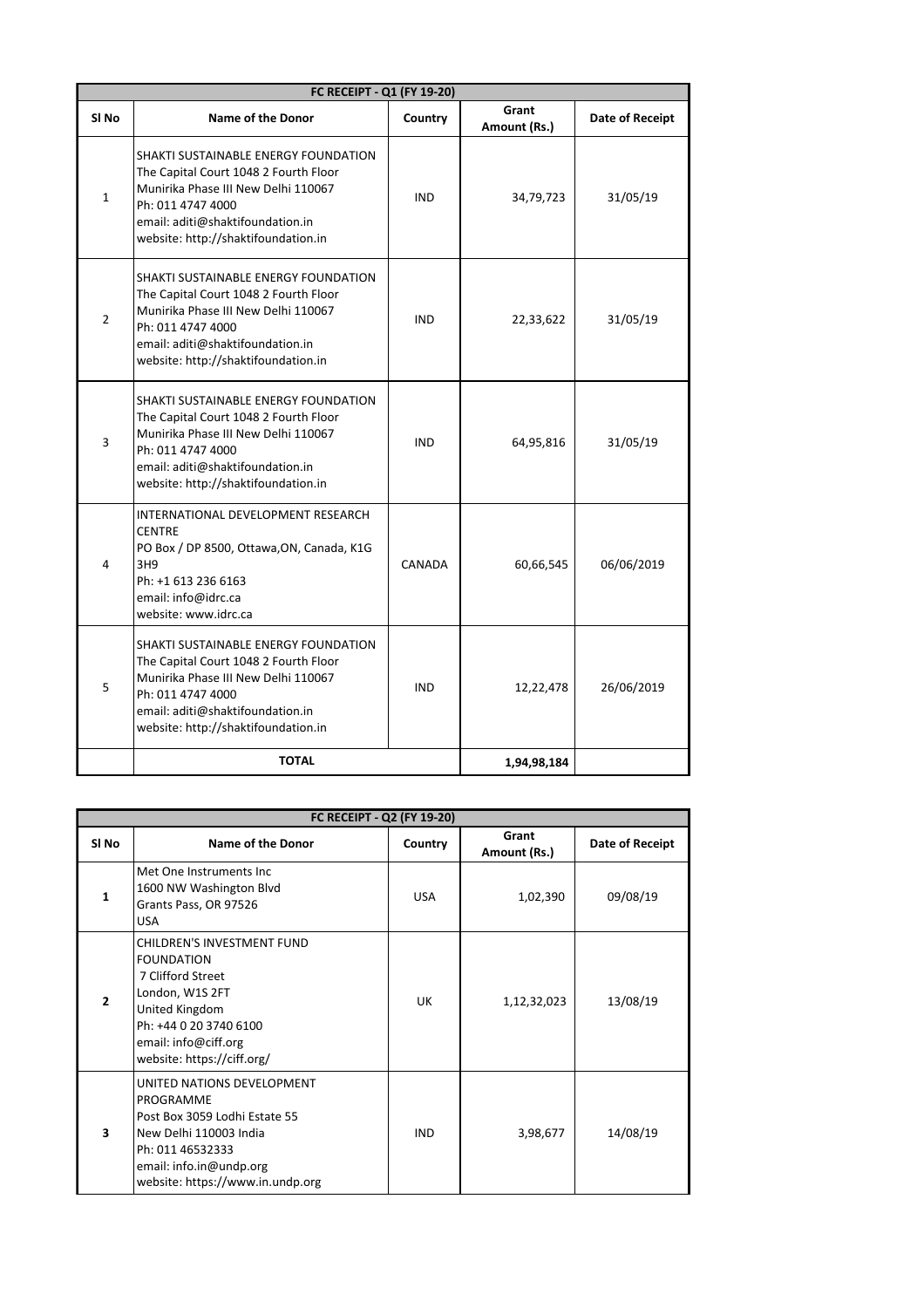|   | <b>Total Grants Received</b>                                                                                                                                                                                         |            | 2,85,61,994 |          |
|---|----------------------------------------------------------------------------------------------------------------------------------------------------------------------------------------------------------------------|------------|-------------|----------|
| 8 | SHAKTI SUSTAINABLE ENERGY FOUNDATION<br>The Capital Court 1048 2 Fourth Floor<br>Munirika Phase III New Delhi 110067<br>Ph: 011 4747 4000<br>email: aditi@shaktifoundation.in<br>website: http://shaktifoundation.in | <b>IND</b> | 47,98,619   |          |
| 7 | SHAKTI SUSTAINABLE ENERGY FOUNDATION<br>The Capital Court 1048 2 Fourth Floor<br>Munirika Phase III New Delhi 110067<br>Ph: 011 4747 4000<br>email: aditi@shaktifoundation.in<br>website: http://shaktifoundation.in | <b>IND</b> | 22,33,622   | 30/08/19 |
| 6 | SHAKTI SUSTAINABLE ENERGY FOUNDATION<br>The Capital Court 1048 2 Fourth Floor<br>Munirika Phase III New Delhi 110067<br>Ph: 011 4747 4000<br>email: aditi@shaktifoundation.in<br>website: http://shaktifoundation.in | <b>IND</b> | 79,99,343   | 30/08/19 |
| 5 | THE NATURE CONSERVENCY<br>4245 North Fairfax Drive, Suite 100<br>Arlington, VA 22203-1606 USA<br>Office Phone: +1 (703) 841-5300<br>email: info@tnc.org<br>website: http://www.nature.org                            |            | 16,34,150   | 26/08/19 |
| 4 | <b>EUROPEAN CLIMATE FOUNDATION</b><br>Riviervismarkt 5, 2513 AM The Hague<br>Netherlands<br>Ph: 0031 70 711 96 00<br>email: info@europeanclimate.org<br>website: https://europeanclimate.org/                        | <b>IND</b> | 1,63,170    | 14/08/19 |
|   |                                                                                                                                                                                                                      |            |             |          |

| FC RECEIPT - Q3 (FY 19-20) |                                                                                                                                                                                                                      |                    |                       |                 |
|----------------------------|----------------------------------------------------------------------------------------------------------------------------------------------------------------------------------------------------------------------|--------------------|-----------------------|-----------------|
| SI <sub>No</sub>           | Name of the Donor                                                                                                                                                                                                    | Country            | Grant<br>Amount (Rs.) | Date of Receipt |
| $\mathbf{1}$               | SHAKTI SUSTAINABLE ENERGY FOUNDATION<br>The Capital Court 1048 2 Fourth Floor<br>Munirika Phase III New Delhi 110067<br>Ph: 011 4747 4000<br>email: aditi@shaktifoundation.in<br>website: http://shaktifoundation.in | <b>IND</b>         | 64,95,815             | 04/10/19        |
| $\overline{2}$             | SHAKTI SUSTAINABLE ENERGY FOUNDATION<br>The Capital Court 1048/2 Fourth Floor<br>Munirika Phase III New Delhi 110067<br>Ph: 011 4747 4000<br>email: aditi@shaktifoundation.in<br>website: http://shaktifoundation.in | <b>IND</b>         | 1,37,00,000           | 17/10/19        |
| 3                          | <b>SED FUND</b><br>Fluwelen Burgwal 58 2511 CJ s<br><b>Gravenhage Netherlands</b><br>Ph:<br>email: info@stichtingsed.org<br>website: https://www.stichtingsed.org                                                    | <b>JETHERLANDS</b> | 6,37,200              | 23/10/19        |
| 4                          | Met One Instruments Inc<br>1600 NW Washington Blvd<br>Grants Pass, OR 97526<br><b>USA</b>                                                                                                                            | <b>USA</b>         | 1,27,804              | 23/10/19        |
|                            | <b>Total Grants Received</b>                                                                                                                                                                                         |                    |                       |                 |

**FC RECEIPT - Q4 (FY 19-20)**

I